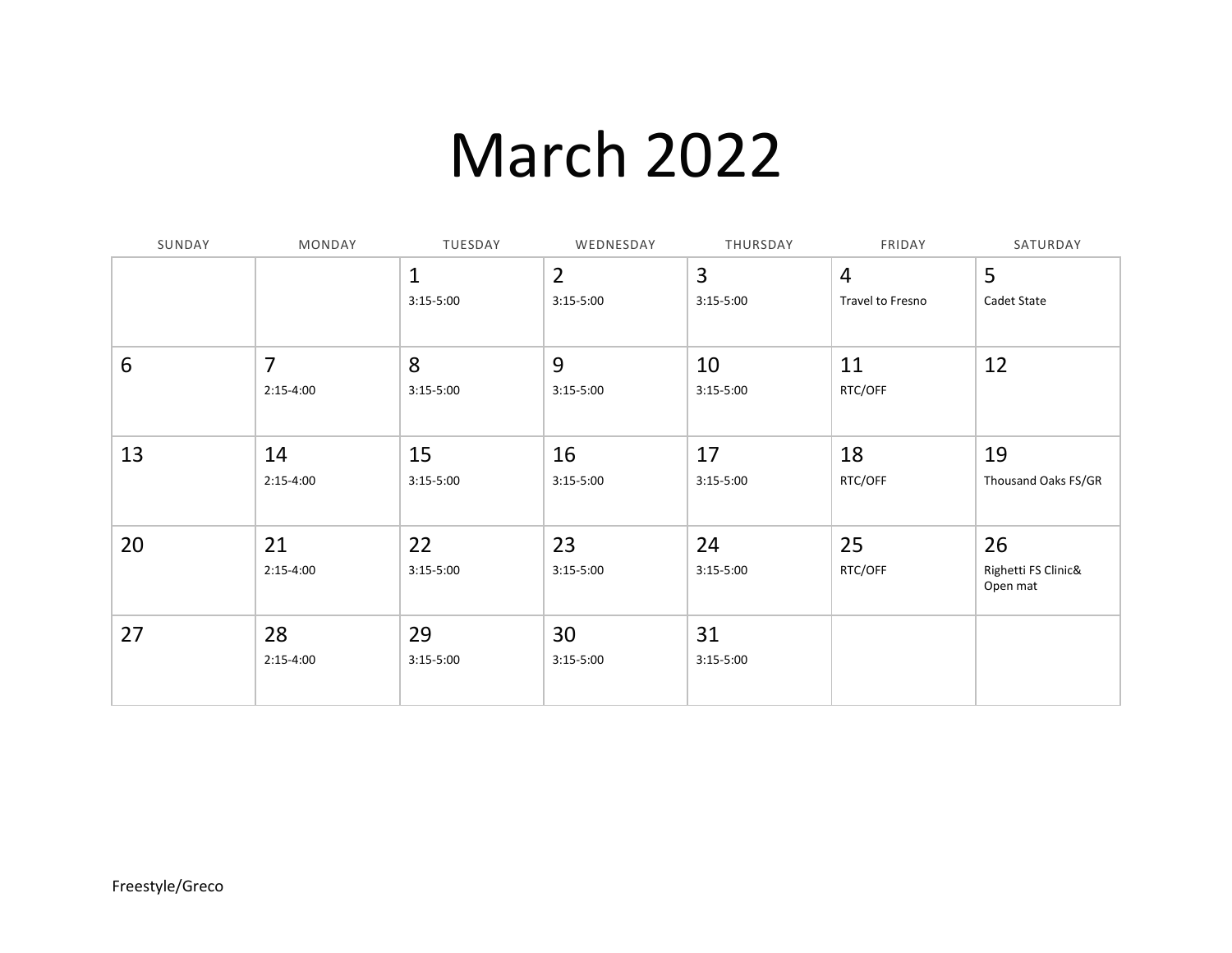## April 2022

| SUNDAY            | MONDAY         | TUESDAY       | WEDNESDAY                | THURSDAY        | FRIDAY                  | SATURDAY        |
|-------------------|----------------|---------------|--------------------------|-----------------|-------------------------|-----------------|
|                   |                |               |                          |                 | $\mathbf{1}$<br>RTC/OFF | $\overline{2}$  |
|                   |                |               |                          |                 |                         |                 |
| 3                 | $\overline{4}$ | 5             | 6                        | $\overline{7}$  | 8                       | 9               |
|                   | $2:15-4:00$    | $3:15-5:00$   | $3:15-5:00$              | $3:15-5:00$     | RTC/OFF                 |                 |
|                   |                |               |                          |                 |                         |                 |
| 10                | 11             | 12            | 13                       | 14              | 15 (no school)          | 16              |
|                   | $2:15-4:00$    | $3:15 - 5:00$ | $3:15-5:00$              | $3:15-5:00$     |                         |                 |
| 17 (Spring Break) | 18             | <u> 19</u>    | $\overline{\mathbf{20}}$ | <mark>21</mark> | <b>22</b>               | 23              |
|                   | TBA            | TBA           | TBA                      | TBA             | TBA                     | Freestyle State |
| 24                | 25             | 26            | 27                       | 28              | 29                      | 30              |
| Freestyle State   | $2:15-4:00$    | $3:15-5:00$   | $3:15-5:00$              | $3:15-5:00$     | RTC/OFF                 | Cabrillo FS/GR  |
|                   |                |               |                          |                 |                         |                 |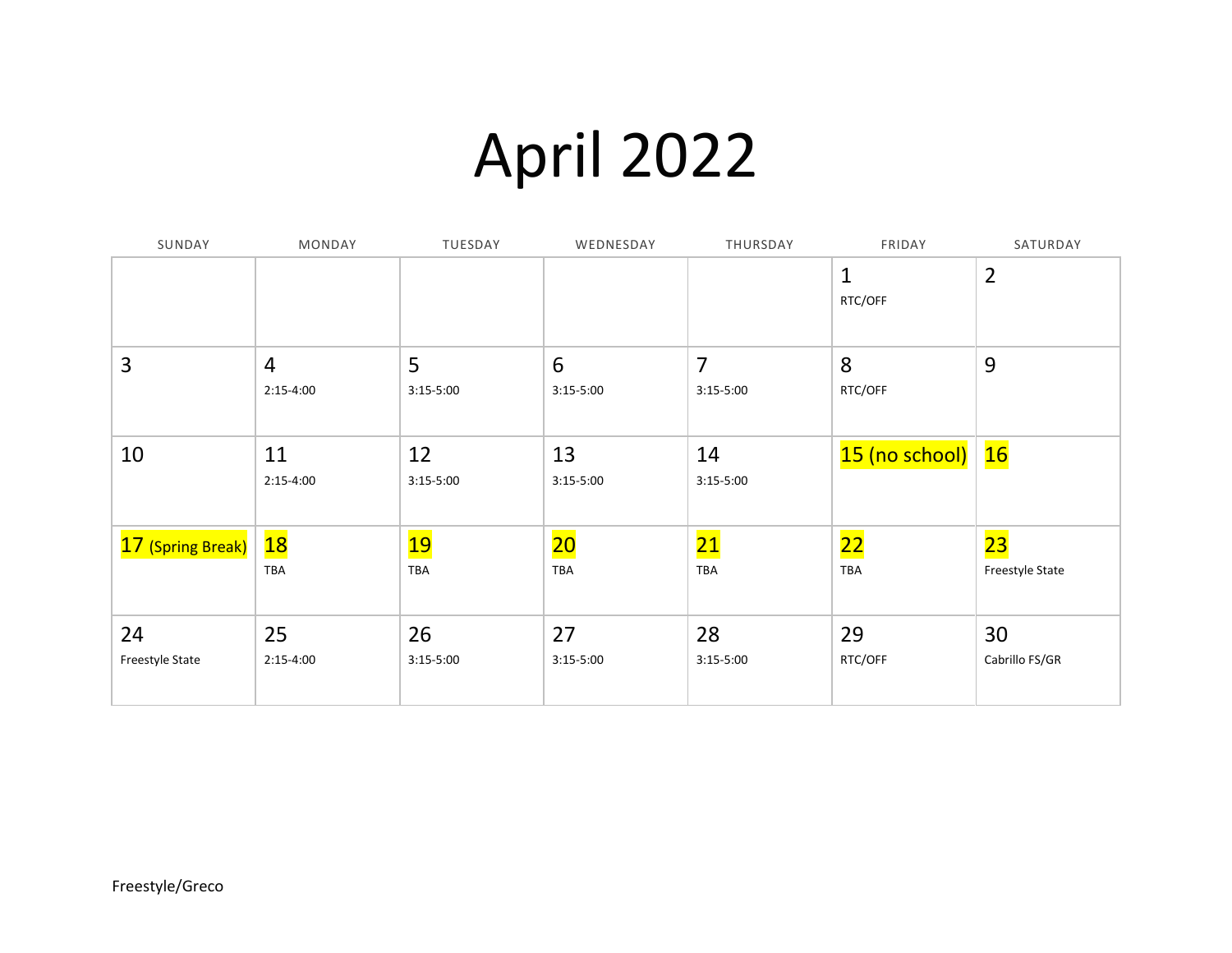## May-June 2022

| SUNDAY           | MONDAY                        | TUESDAY           | WEDNESDAY                     | THURSDAY                                                              | FRIDAY                                                 | SATURDAY                                               |
|------------------|-------------------------------|-------------------|-------------------------------|-----------------------------------------------------------------------|--------------------------------------------------------|--------------------------------------------------------|
| $\mathbf 1$      | $\overline{2}$<br>$2:15-4:00$ | 3<br>$3:15-5:00$  | $\overline{4}$<br>$3:15-5:00$ | 5<br>$3:15-5:00$                                                      | 6<br>RTC/OFF                                           | 7<br>Pioneer Valley FS/GR                              |
| 8                | 9<br>$2:15-4:00$              | 10<br>$3:15-5:00$ | 11<br>$3:15-5:00$             | 12<br>$3:15-5:00$<br>Western Regionals UT<br><b>Association Duals</b> | 13<br>Western Regionals UT<br><b>Association Duals</b> | 14<br>Western Regionals UT<br><b>Association Duals</b> |
| 15               | 16<br>$2:15-4:00$             | 17<br>$3:15-5:00$ | 18<br>$3:15-5:00$             | 19<br>$3:15-5:00$                                                     | 20<br>RTC/OFF                                          | 21                                                     |
| 22               | 23<br>$2:15-4:00$             | 24<br>$3:15-5:00$ | 25<br>$3:15-5:00$             | 26<br>$3:15-5:00$                                                     | 27<br>RTC/OFF                                          | 28<br>Camarillo FS/GR                                  |
| 29               | 30<br>Off Memorial day        | 31<br>$3:15-5:00$ | $\mathbf{1}$<br>$3:15-5:00$   | $\overline{2}$<br>$3:15-5:00$                                         | 3                                                      | $\overline{4}$<br><b>State Greco</b>                   |
| 5<br>State Greco | 6                             | $\overline{7}$    | 8                             | 9                                                                     | 10                                                     | 11                                                     |